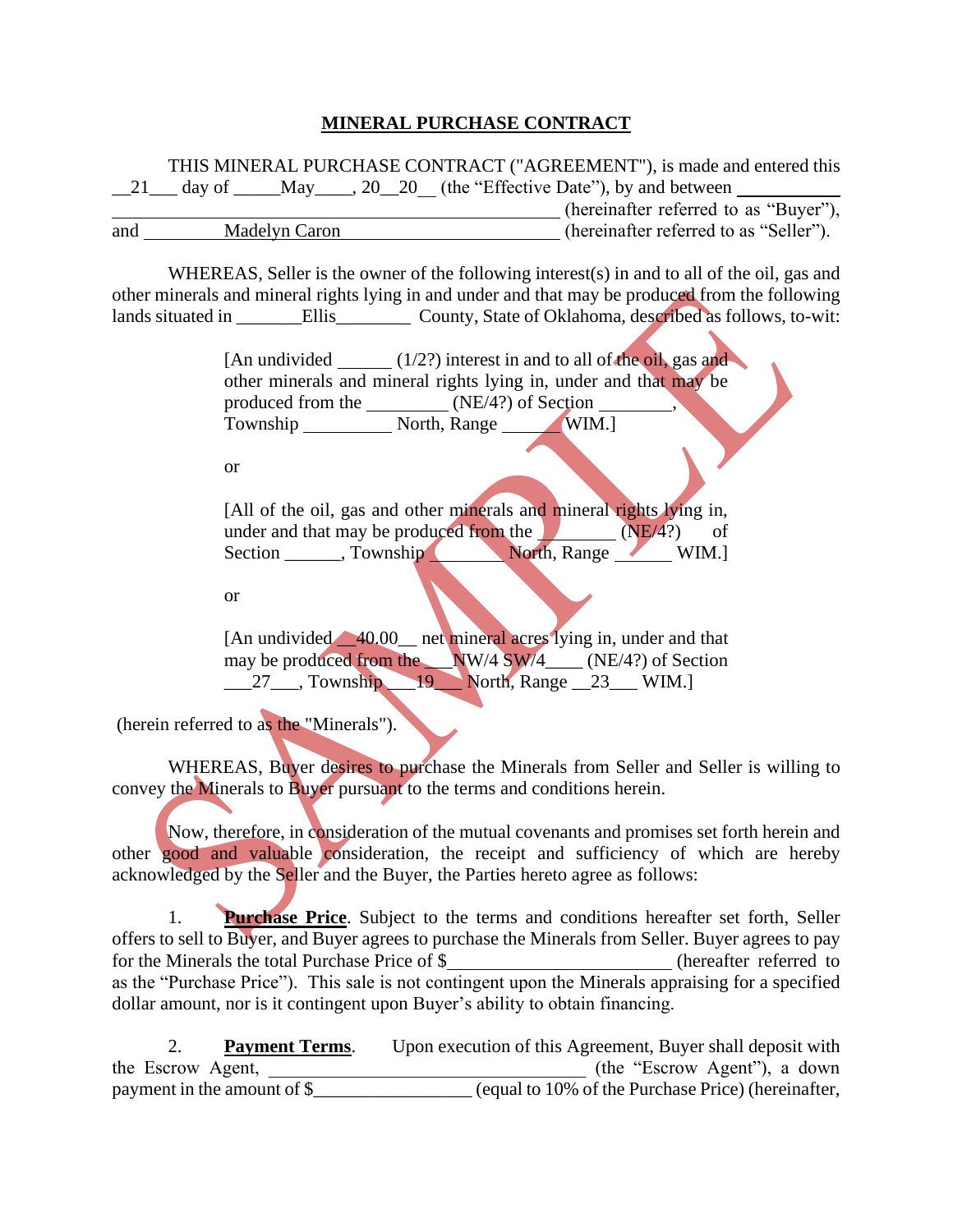the "Down Payment"). In consideration of the conveyance of the Minerals from Seller to Buyer and of the covenants and agreements herein contained to be kept and performed, Buyer agrees to tender the balance of the Purchase Price to Seller at Closing. The balance of the Purchase Price shall be paid by Buyer to Seller in certified funds on the Closing Date (as hereinafter defined).

3. **Time and Place of Closing**. This Agreement shall be closed as soon as practicable by the Parties and, in all events, no later than \_\_\_\_\_\_ days from the Effective Date (the "Closing Date"), at the offices of the Escrow Agent, unless otherwise agreed to by the Parties.

4. **Events at Closing**. At the Closing, the following will occur:

(a) Seller shall execute and deliver to Buyer a Mineral Deed in the form attached hereto as Exhibit "A" covering the Minerals to Buyer.

(b) Buyer shall deliver the balance of the Purchase Price, plus Buyer's Closing Expenses, to the Escrow Agent in certified funds.

5. **Purchase Price Adjustments**. In the event that it is determined that Seller owns fewer net mineral acres than what is represented herein, then, in such event, the Parties will proceed with Closing this Agreement and will authorize and instruct the Escrow Agent to proportionately reduce the Purchase Price based upon the actual number of mineral acres or the fractional interest actually owned by Seller. In the event that it is determined that Seller owns more net mineral acres than what is represented herein, then, in such event, the Buyer may, in Buyer's discretion, either (i) proceed to close this sale on the terms contained herein in exchange for the Minerals; or (ii) elect to purchase the Minerals, plus such additional mineral interest that is owned by Seller under the above described property, and, in such event, the Purchase Price will be proportionately increased based upon the actual number of mineral acres or the fractional interest actually conveyed by Seller.

6. **Escrow Agent's Responsibilities**. The Escrow Agent shall carry out the terms of this Agreement without personal liability and that upon completion of said terms, the Escrow Agent is hereby released from any further obligation, liability or responsibility to the Parties.

7. **Title**. The Parties acknowledge that Seller is not furnishing an abstract or any other evidence of title for the Minerals, and Buyer, at Buyer's expense, will be responsible for examining the public land records, other documents and/or the land associated with the Minerals in order to fully satisfy itself regarding any and all title issues prior to Closing. Buyer shall have a reasonable time, not to exceed 30 days following the Effective Date, to examine title and return a written report to Seller specifying any objections to the title based upon and according to the title examination standards adopted by the Oklahoma Bar Association. Seller shall have a reasonable time after receipt of such report to correct such objections. If Seller is unable to cure such objections within such period, then unless Buyer waives such objections in writing, this Agreement shall be terminated and the Down Payment shall be returned to Buyer. At Closing, Seller will deliver the Property to Buyer free and clear of any and all liens and other encumbrances, but subject to restrictive covenants, zoning restrictions, pipeline and other similar easements and oil and gas leases appearing of record. Buyer acknowledges that unreleased oil and gas leases appearing of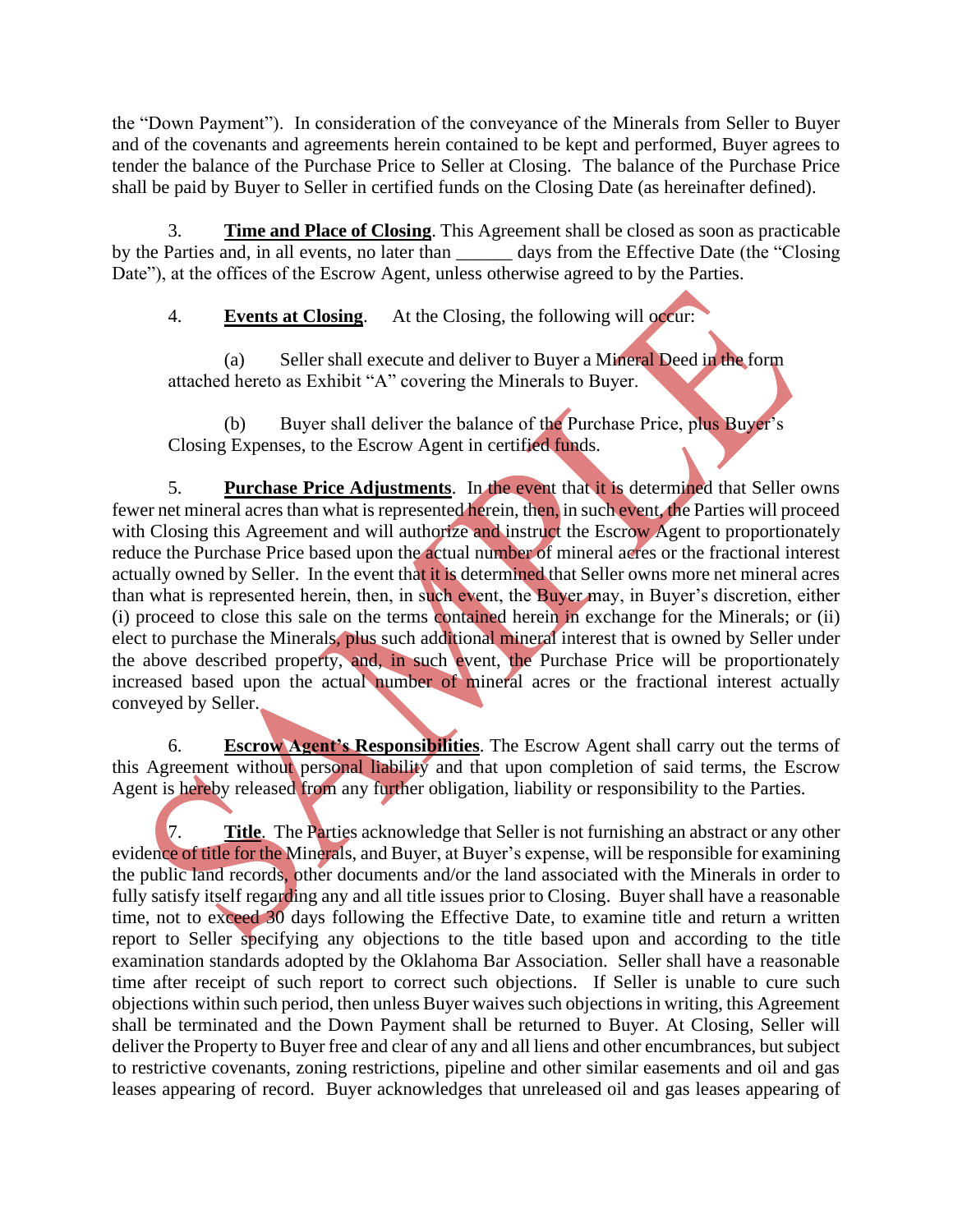record shall not constitute a valid objection to title nor shall such serve as a basis for terminating this contract.

8. **Effective Date of Transfer of Producing Properties**. To the extent that any portion of the Minerals are currently being produced, the Parties agree that the effective date of the transfer of the Minerals from Seller to Buyer, and the first date that Buyer will be entitled to receive any production, right or other interest or benefit associated with or attributable to the Minerals, will be the first day of the month following the Closing Date.

9. **Buyer's Representations and Warranties.** By executing this Agreement, Buyer represents and warrants to Seller and to Seller's agents and representatives, including Smith and Co. Auction and Realty, Inc. and its agents, representatives, owners and employees (collectively the "Seller Group") through Closing, and subsequent thereto, as follows:

(a) Buyer acknowledges that the Seller Group has made no representations and given no opinions as to the status, condition or value of the interests being sold;

(b) Buyer accepts the consideration herein as fair and adequate compensation for the purchase of the Minerals based upon Buyer's own evaluation of the Minerals and without any reliance upon any statement, promise, inducement, representation or agreement not expressly contained herein, and Buyer specifically acknowledges that the Seller Group has made no statements, promises, inducements, representations or agreements as to past, current or future production, the value of the Minerals or related or adjoining properties, reserves, suspended funds, future wells or production and or product pricing to induce Buyer to enter into this transaction;

(c) Buyer has been advised by or has had the opportunity prior to the execution of this Agreement to consult with counsel of his own choosing, including, but not limited to valuation experts and legal counsel; that Buyer has had the opportunity to review public information concerning the Minerals and that Buyer has conducted its own due diligence in regard to the Minerals prior to executing this Agreement; and that Buyer is exclusively relying upon Buyer's own investigation, research and due diligence in entering into this Agreement; and

(d) Buyer acknowledges that the value of the transferred Minerals is subject to fluctuation depending on multiple objective and subjective factors and circumstances that can change at any time.

10. **Settlement Adjustments/Closing Expenses**. Seller shall be responsible for the sum sufficient to purchase and affix to the Mineral Deed the necessary documentary stamps, shall pay the cost of preparing the Mineral Deed and will be responsible for any title curative expenses. Buyer shall incur the cost of title examination, including any title search, title opinion, title insurance premiums, if any, and shall pay the cost of recording the Mineral Deed. The Parties will split equally the closing fees charged by the Escrow Agent. Said Escrow Agent is hereby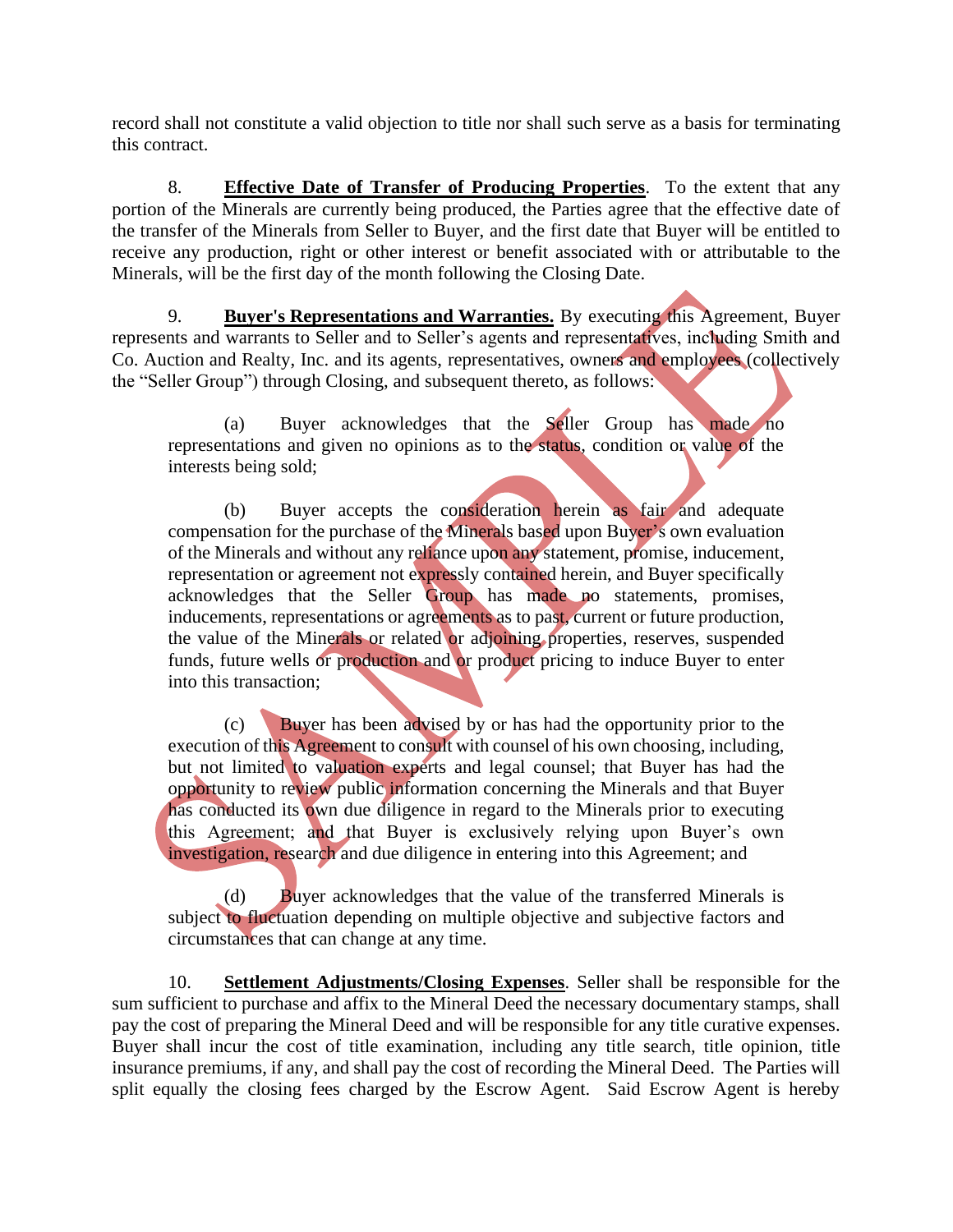authorized and directed to deduct from the proceeds of the Purchase Price the closing costs of Seller above set forth not previously paid by Seller and to pay the same to the parties entitled thereto. Said Escrow Agent is further authorized and directed to collect from Buyer the closing costs of Buyer above set forth not previously paid by Buyer and to pay the same to the parties entitled thereto. Each party will be responsible for its own attorney fees incurred in connection with this transaction

11. **Use of Property**. During the period of this Agreement, Seller shall not sell, convey, mortgage, or otherwise further encumber the Minerals or any part thereof, or enter into any new lease or letting of the Minerals, or any part thereof.

## 12. **Default**:

(a) If the Buyer fails to consummate the purchase of the Property pursuant to this Agreement for any reason other than termination hereof pursuant to a right granted to the Buyer herein, then the Seller, as the Seller's sole and exclusive remedies, shall have the right to: (i) receive the Down Payment as liquidated damages and terminate this Agreement by notifying the Buyer thereof, whereupon the Down Payment shall be delivered to Seller and neither the Buyer nor the Seller shall have any further rights or obligations hereunder; (ii) enforce specific performance of the obligations of the Buyer hereunder; or (iii) seek all other rights, recourses or remedies available to the Seller whether hereunder, at law or in equity, said rights, remedies and recourses being cumulative.

(b) If the Seller fails to consummate the sale of the Property pursuant to this Agreement for any reason other than termination hereof pursuant to a right granted to the Seller herein, then the Buyer, as the Buyer's sole and exclusive remedies, shall have the right to: (i) terminate this Agreement by notifying the Seller thereof, in which case the Down Payment shall be delivered to Buyer and neither party hereto shall have any further rights or obligations hereunder; or (ii) enforce specific performance of the obligations of the Seller hereunder; or (iii) seek all other rights, recourses or remedies available to the Buyer whether hereunder, at law or in equity, said rights, remedies and recourses being cumulative.

(c) In the event a suit for specific performance is instituted, the prevailing party shall have the right to recover all of such party's expenses and costs incurred by reason of such litigation including, but not limited to, attorney's fees, court costs, and costs of suit preparation.

13. **Real Estate Commission**. The Parties acknowledge that Smith and Co. Auction and Realty, Inc. ("Smith") is a transaction broker for both Seller and Buyer. Smith will be compensated at Closing by Seller according to the existing agreement between Seller and Smith.

14. **Amendments**.This Agreement shall not be changed or amended except by written amendment signed by all parties hereto.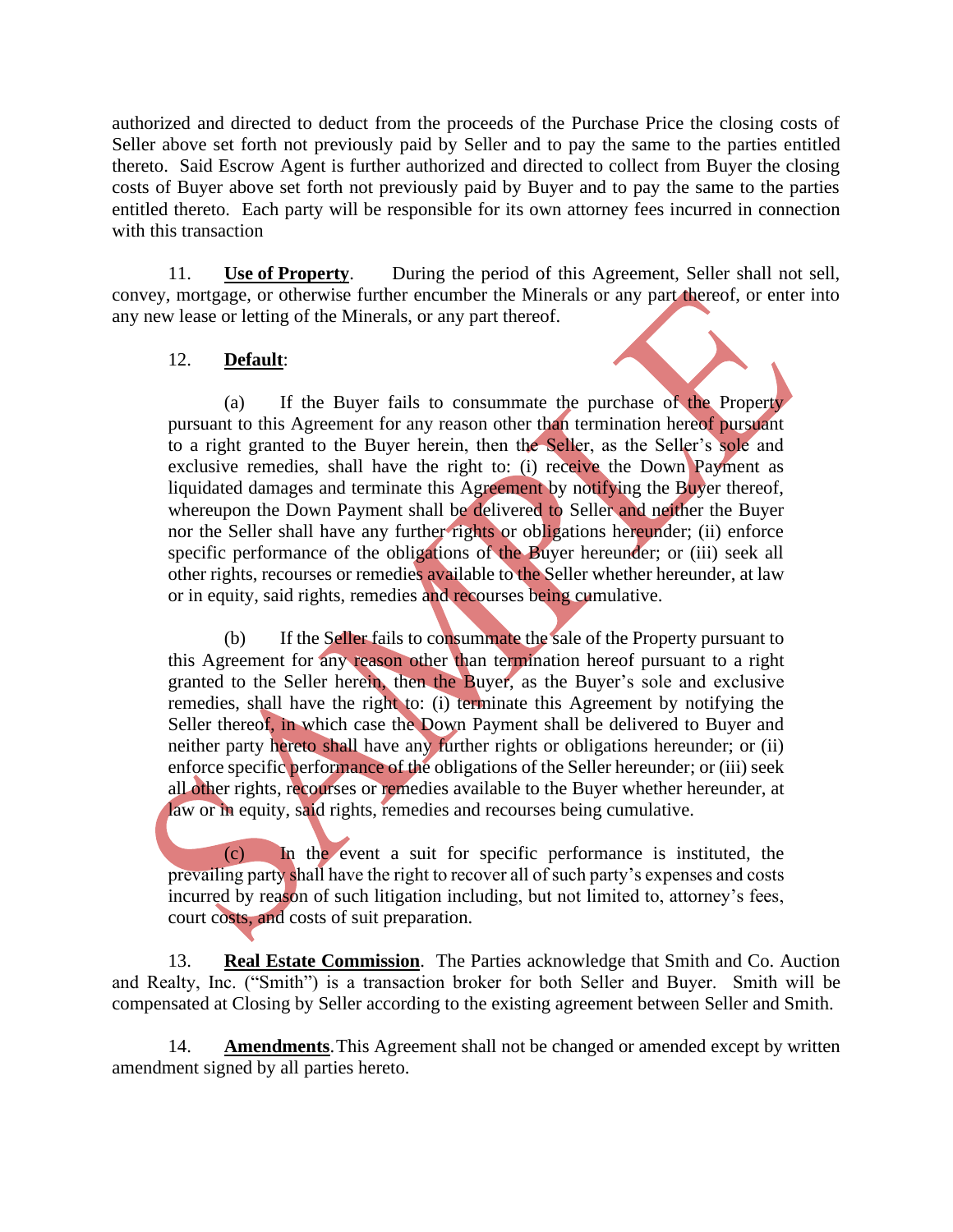## 15. **Miscellaneous**.

(a) It is the intention of the parties that the provisions of this Agreement shall be enforced to the fullest extent permissible under the laws and public policies of the State of Oklahoma, but that the unenforceability (or the modification to conform with such laws or public policies) of any provisions hereof shall not render unenforceable, or impair the remainder of this Agreement. This Agreement shall be governed, construed, and interpreted in accordance with the laws of the State of Oklahoma.

(b) If any provision of this Agreement is held to be illegal, invalid or unenforceable under present or future laws, such provisions shall be fully severable as if such invalid or unenforceable provisions had never comprised a part of the Agreement; and the remaining provisions of the Agreement shall remain in full force and effect and shall not be affected by the illegal, invalid or unenforceable provision or by its severance from this Agreement. Furthermore, in lieu of such illegal, invalid or unenforceable provision, there shall be automatically as a part of this Agreement, a provision as similar in terms to such illegal, invalid or unenforceable provision as may be possible and be legal, valid and enforceable.

(c) This Agreement shall inure to the benefit of and be binding on the parties hereto and their respective heirs, legal representatives, successors and assigns. This Agreement is for the sole benefit of the Seller and the Buyer and no third party is intended to be a beneficiary of this Agreement.

(d) Time is of the essence with respect to this Agreement.

(e) This Agreement may be executed in a number of identical counterparts. If so executed, each of such counterparts is to be deemed an original for all purposes and all such counterparts shall, collectively, constitute one agreement, but, in making proof of this Agreement, it shall not be necessary to produce or account for more than one such counterpart.

(f) The captions, headings and arrangements used in this Agreement are for convenience only and do not in any way affect, limit, amplify or modify the terms and provisions hereof.

(g) This Agreement constitutes the entire agreement between the Seller and Buyer concerning the sale of the Minerals, and no modification hereof or subsequent agreement relative to the subject matter hereof shall be binding on either party unless reduced to writing and signed by the party to be bound.

BUYER: SELLER: